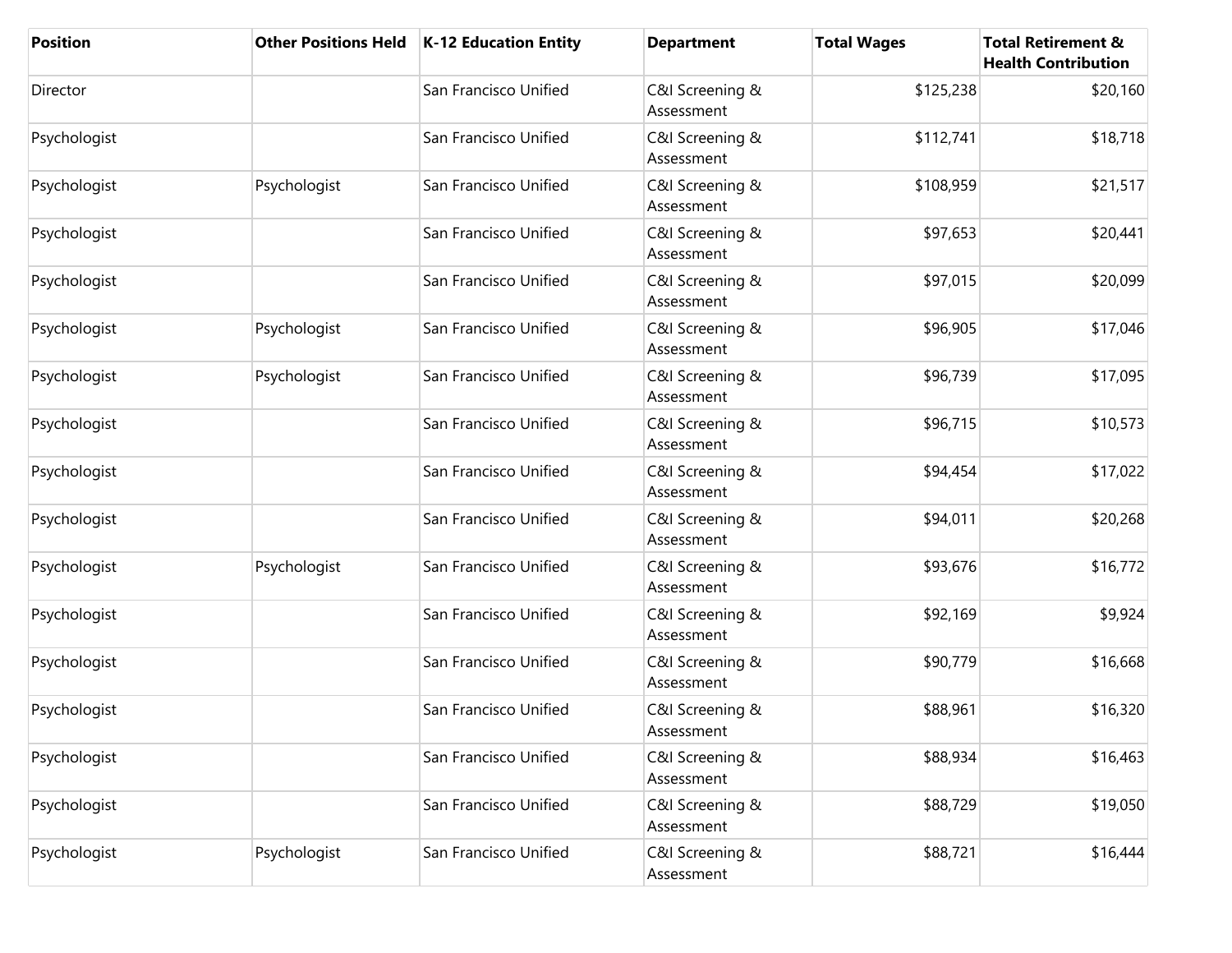| Psychologist                |              | San Francisco Unified | C&I Screening &<br>Assessment | \$87,682 | \$16,368 |
|-----------------------------|--------------|-----------------------|-------------------------------|----------|----------|
| Psychologist                | Psychologist | San Francisco Unified | C&I Screening &<br>Assessment | \$86,691 | \$18,837 |
| Psychologist                |              | San Francisco Unified | C&I Screening &<br>Assessment | \$85,678 | \$16,009 |
| Psychologist                |              | San Francisco Unified | C&I Screening &<br>Assessment | \$84,734 | \$15,936 |
| Psychologist                |              | San Francisco Unified | C&I Screening &<br>Assessment | \$84,678 | \$15,939 |
| Psychologist                |              | San Francisco Unified | C&I Screening &<br>Assessment | \$84,085 | \$15,867 |
| Mild/Mod Rs/Sdc (No Autism) |              | San Francisco Unified | C&I Screening &<br>Assessment | \$83,663 | \$15,841 |
| Psychologist                |              | San Francisco Unified | C&I Screening &<br>Assessment | \$83,402 | \$15,952 |
| Psychologist                | Psychologist | San Francisco Unified | C&I Screening &<br>Assessment | \$83,205 | \$15,803 |
| Psychologist                | Psychologist | San Francisco Unified | C&I Screening &<br>Assessment | \$82,285 | \$14,972 |
| Psychologist                |              | San Francisco Unified | C&I Screening &<br>Assessment | \$82,084 | \$15,668 |
| Psychologist                | Psychologist | San Francisco Unified | C&I Screening &<br>Assessment | \$81,750 | \$15,137 |
| Psychologist                | Psychologist | San Francisco Unified | C&I Screening &<br>Assessment | \$81,404 | \$15,514 |
| Psychologist                | Psychologist | San Francisco Unified | C&I Screening &<br>Assessment | \$81,266 | \$15,213 |
| Psychologist                | Psychologist | San Francisco Unified | C&I Screening &<br>Assessment | \$81,140 | \$15,557 |
| Psychologist                | Psychologist | San Francisco Unified | C&I Screening &<br>Assessment | \$80,908 | \$15,705 |
| Psychologist                |              | San Francisco Unified | C&I Screening &<br>Assessment | \$80,884 | \$15,562 |
| Psychologist                |              | San Francisco Unified | C&I Screening &<br>Assessment | \$80,884 | \$15,562 |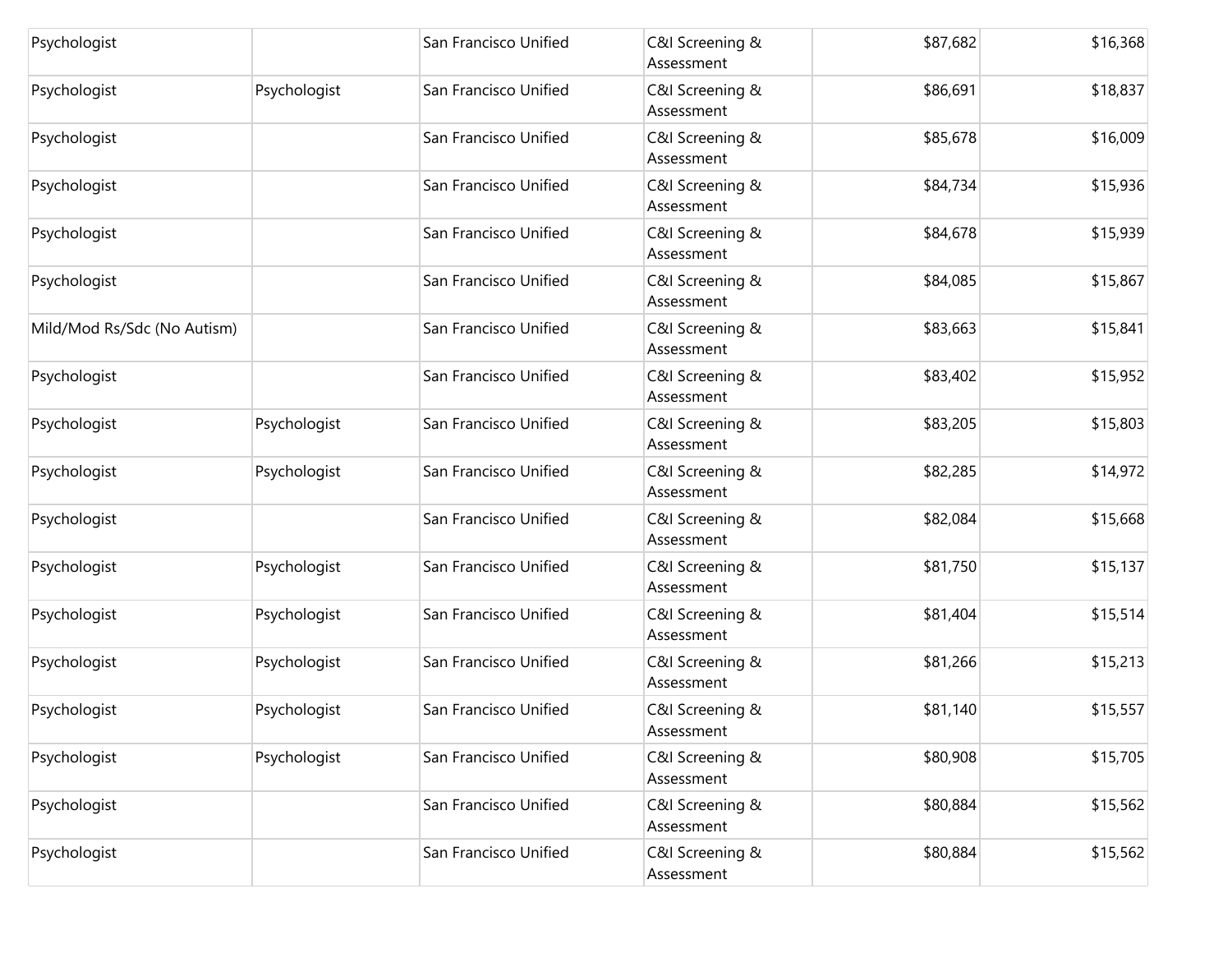| Psychologist                          |                                       | San Francisco Unified | C&I Screening &<br>Assessment | \$79,416 | \$15,113 |
|---------------------------------------|---------------------------------------|-----------------------|-------------------------------|----------|----------|
| Psychologist                          |                                       | San Francisco Unified | C&I Screening &<br>Assessment | \$79,366 | \$15,565 |
| Psychologist                          |                                       | San Francisco Unified | C&I Screening &<br>Assessment | \$78,720 | \$18,453 |
| Psychologist                          |                                       | San Francisco Unified | C&I Screening &<br>Assessment | \$78,661 | \$15,341 |
| Psychologist                          | Psychologist                          | San Francisco Unified | C&I Screening &<br>Assessment | \$78,475 | \$18,670 |
| Psychologist                          |                                       | San Francisco Unified | C&I Screening &<br>Assessment | \$78,101 | \$15,453 |
| Psychologist                          |                                       | San Francisco Unified | C&I Screening &<br>Assessment | \$73,847 | \$15,053 |
| Psychologist                          | Speech Therapist                      | San Francisco Unified | C&I Screening &<br>Assessment | \$73,255 | \$17,459 |
| Psychologist                          |                                       | San Francisco Unified | C&I Screening &<br>Assessment | \$72,540 | \$17,753 |
| Psychologist                          |                                       | San Francisco Unified | C&I Screening &<br>Assessment | \$68,297 | \$14,915 |
| Psychologist                          | Psychologist                          | San Francisco Unified | C&I Screening &<br>Assessment | \$66,176 | \$13,805 |
| Psychologist                          |                                       | San Francisco Unified | C&I Screening &<br>Assessment | \$64,581 | \$13,137 |
| Psychologist                          | <b>Board Cert Behavior</b><br>Analyst | San Francisco Unified | C&I Screening &<br>Assessment | \$55,553 | \$10,752 |
| Psychologist                          | Psychologist                          | San Francisco Unified | C&I Screening &<br>Assessment | \$53,591 | \$10,849 |
| Psychologist                          |                                       | San Francisco Unified | C&I Screening &<br>Assessment | \$51,358 | \$9,168  |
| Com Rel Sp Mul Services:<br>Cantonese |                                       | San Francisco Unified | C&I Screening &<br>Assessment | \$45,282 | \$7,645  |
| Psychologist                          |                                       | San Francisco Unified | C&I Screening &<br>Assessment | \$44,975 | \$10,426 |
| Psychologist                          |                                       | San Francisco Unified | C&I Screening &<br>Assessment | \$43,020 | \$8,432  |